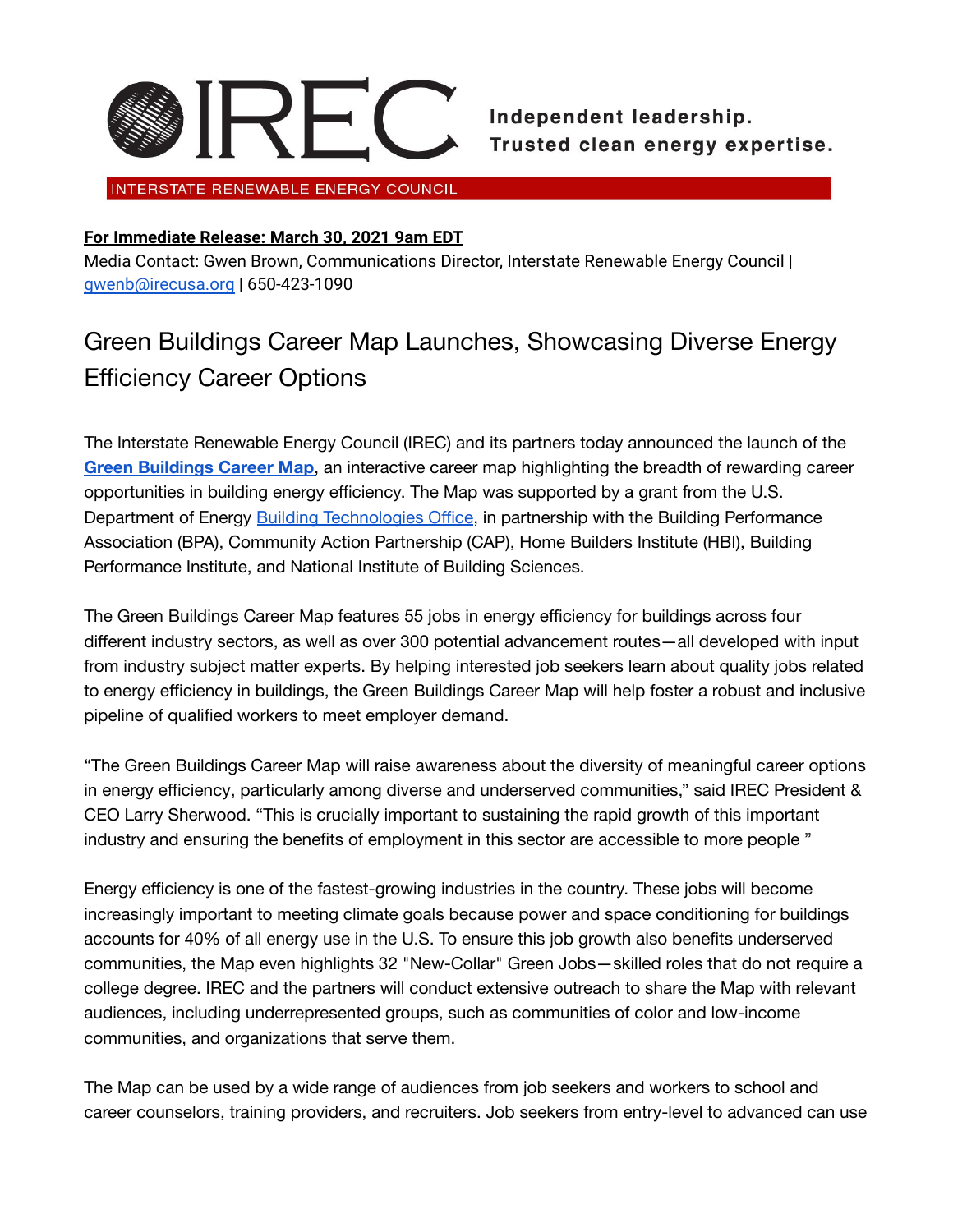the map to identify opportunities for career progression. Current and prospective students can use it to evaluate the skills needed and possible on-ramps for different roles, while counselors and training providers can use it to help people identify different career paths and training options. Recruiters can showcase the variety of advancement opportunities stemming from specific jobs.

"Now more than ever, workforce development is critical in our industry," said Building Performance Association CEO, Steve Skodak. "BPA recently conducted outreach to over 400 members and discovered that career opportunity awareness and training accessibility is a barrier to industry growth. We hope the Career Map will encourage individuals to consider a career in energy efficiency, highlight well-paying jobs, and reach those in underserved populations."

"The Community Action Partnership is excited for the launch of the Green Buildings Career Map," said Denise Harlow, CEO of CAP. "Coming at this time when many are looking to pivot their career paths toward what is coming next, a tool that helps navigate the world of green jobs is critical. The nation's 1,000 local Community Action Agencies connect individuals to opportunity and to have this new resource in the toolbox is important."

"IREC's Green Building Career Map is an indispensable resource that aligns a diverse workforce with the building industry's contributions to sustainability, affordability, and economic strength," said Home Builders Institute President and CEO Ed Brady. "As the nation's leading provider of career technical education in construction, HBI does one thing: train skilled workers for the building industry, with a focus on placement in meaningful jobs. This initiative is a perfect fit for HBI and its students."

The Map was created with the input of an experienced, cross-sector group of industry subject matter experts who helped ensure its accuracy and real-world usefulness. "The Green Building Career Map will transform the way we engage students with their career possibilities," said Amanda Hatherly, Director of the EnergySmart Academy at Santa Fe Community College and one of the subject matter experts that contributed to the project. "It's visually engaging and simple to use, while having so much valuable information embedded within it."

IREC specializes in the creation of interactive national clean energy career maps that showcase the breadth of jobs in a particular sector, having also developed acclaimed and widely accessed maps for the [solar](https://www.irecsolarcareermap.org/) and [HVAC/R](https://hvaccareermap.org/) industries. Rich job detail and market data showcase not only the career, but the training and certification pathways to get there.

To access the Green Buildings Career Map, visit <https://greenbuildingscareermap.org/>. IREC will host a webinar about the Map on Tuesday, May 11, 2021 at 2pm Eastern Time. Interested individuals can register [here.](https://irecusa.zoom.us/webinar/register/7016170518416/WN_r1VppdFkQtWWTRwQKDkr_g)

####

**About IREC:** The Interstate Renewable Energy Council (IREC) builds the foundation for rapid adoption of clean energy and energy efficiency to benefit people, the economy, and our planet. Its vision is a 100% clean energy future that is reliable, resilient, and equitable. IREC develops and advances the regulatory